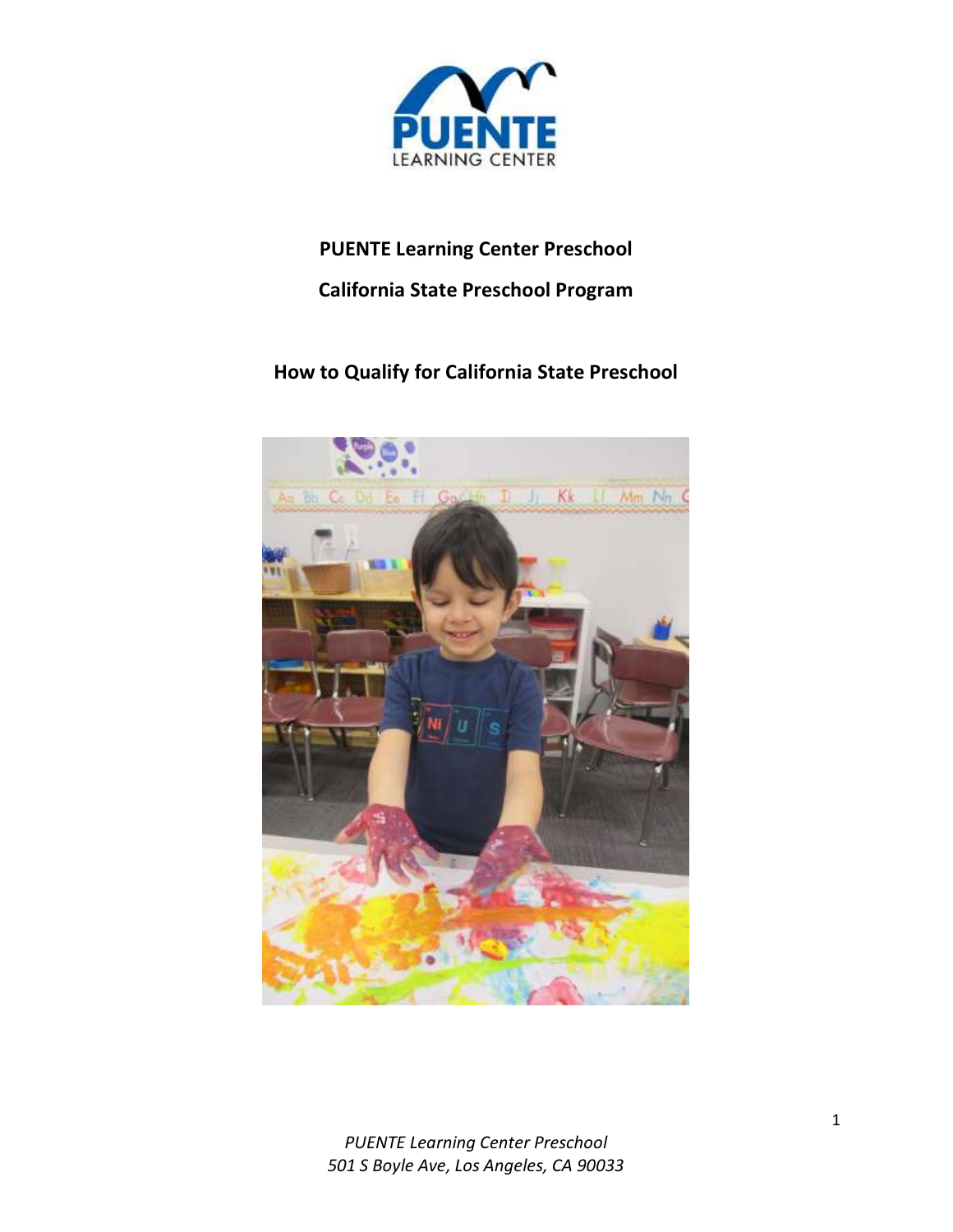# **Table of Contents**

| <b>How to Qualify for State Preschool</b>                  | pg. 3   |
|------------------------------------------------------------|---------|
| Eligibility                                                | pg. 3   |
|                                                            |         |
| <b>Family Selection</b>                                    | pg. 3-4 |
| <b>Recruitment and Priority</b>                            | pg. 4   |
| <b>Outstanding Debts</b>                                   | pg. 4   |
|                                                            |         |
| <b>Enrollment Process</b>                                  | pg. 4   |
| Application, Enrollment and Notification                   | pg. 4   |
| <b>Required Documentation</b>                              | pg. 4   |
| At Risk                                                    | pg. 4   |
| <b>Child Protective Services (CPS)</b>                     | pg. 5   |
| Homelessness                                               | pg. 5   |
| Family Income                                              | pg. 5   |
| CalWORKs Cash Aid                                          | pg. 5   |
| Self Employed                                              | pg. 5   |
| <b>Family Size</b>                                         | pg. 5   |
| <b>Absent Parent</b>                                       | pg. 5   |
| <b>Exceptional Needs</b>                                   | pg. 5   |
| <b>Residence Verification</b>                              | pg. 5   |
| <b>Child Immunization Record</b>                           | pg. 6   |
| <b>Current Physician's Report</b>                          | pg. 6   |
| Adult's Current TB Clearance and Immunizations             | pg. 6   |
| <b>Emergency Contacts and Current Family Phone Numbers</b> | pg. 6   |
| <b>Consent Forms</b>                                       | pg. 6   |
| Notice of Action                                           | pg. 6   |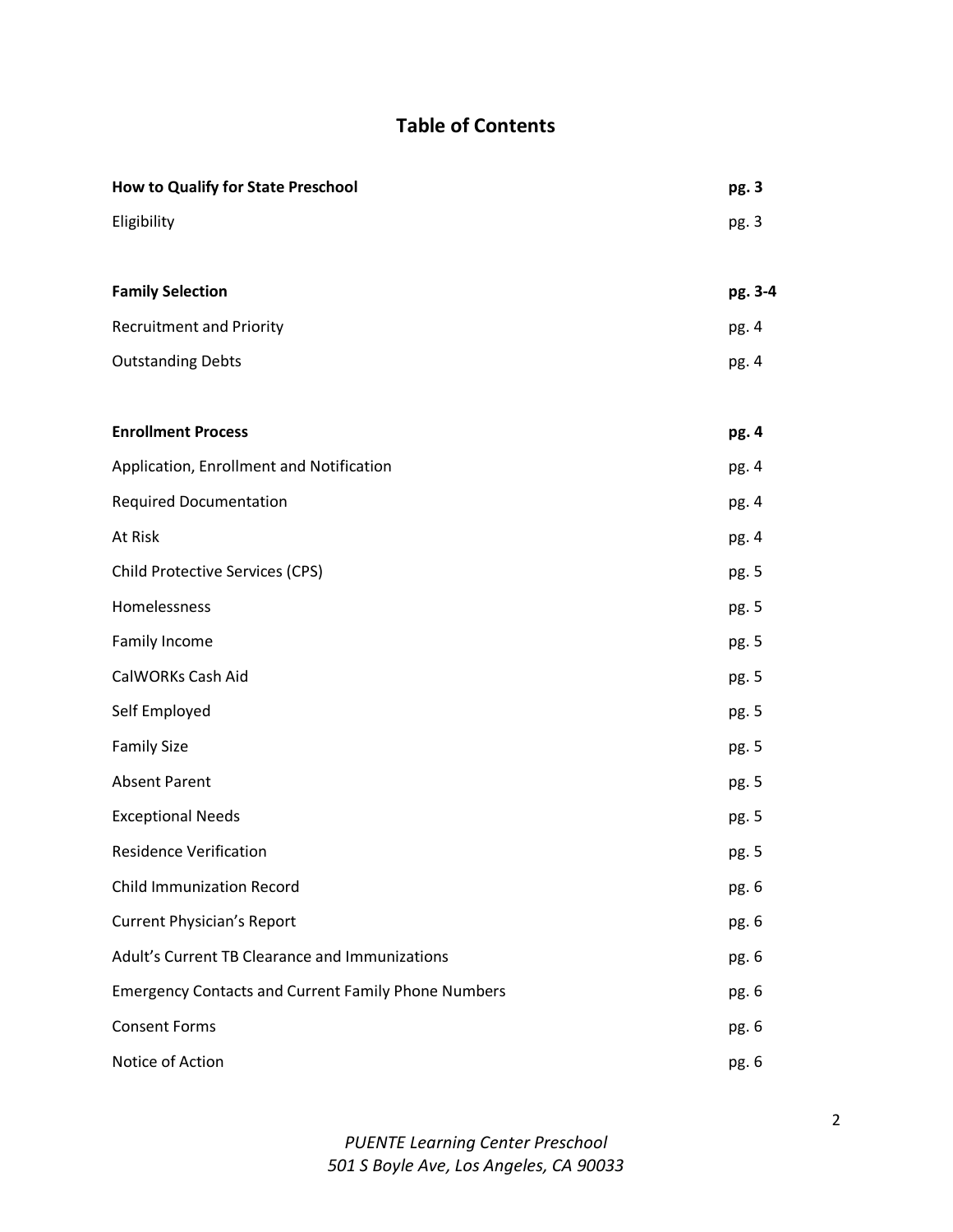## *How to Qualify for State Preschool*

### **Eligibility**

Eligibility for enrollment in the preschool program will be based on documentation and verification. The parent is responsible for providing the required documentation, and Child Development Services is responsible for verifying the required documentation. **Eligibility is based on the documentation and verification of at least one of the following:**

- At risk of abuse, neglect, and/or exploitation;
- Child Protective Services;
- Homelessness:
- Income Eligibility and Family Size; or
- Current CalWORKs cash aid recipient.
- Children with Exceptional Needs

Types of documentation for each of these are detailed on pages 4 and 5.

Additionally, children must be age-eligible, meaning the child must be 3 years of age or older by December 1 of the current year of enrollment. Children, who have their third birthday on or after December 2 of the current school year, may be enrolled in State Preschool on or after their third birthday. Age must be verified by documentation such as birth certificate or other State-approved records.

## *Family Selection*

#### **Recruitment and Priority**

All families will be ranked based on the following Admission Priorities list, as mandated by the State:

- **First Priority**: 3 and 4 year-old children who are at risk of abuse, neglect, and/or exploitation or are recipients of Child Protective Services
- **Second Priority**: Returning income-eligible 4 year-old children, and then eligible 4 year-old children in income ranking order; exceptional needs
- **Third Priority**: Eligible 3 year-old children in income ranking order; longest time on waiting list
- **Fourth Priority:** Income eligible 3 and 4 year-old children whose income is not more than 15 percent above the State's income threshold (limited to 10 percent of enrolled children);
- **Fifth Priority:** 3 and 4 year-old children with exceptional needs who are over the State's income threshold.
- **Sixth Priority:** 4 year olds who reside within attendance boundaries of a qualified Free or Reduced Price Meal Eligibility (FRPM) school without establishing eligibility or need for services.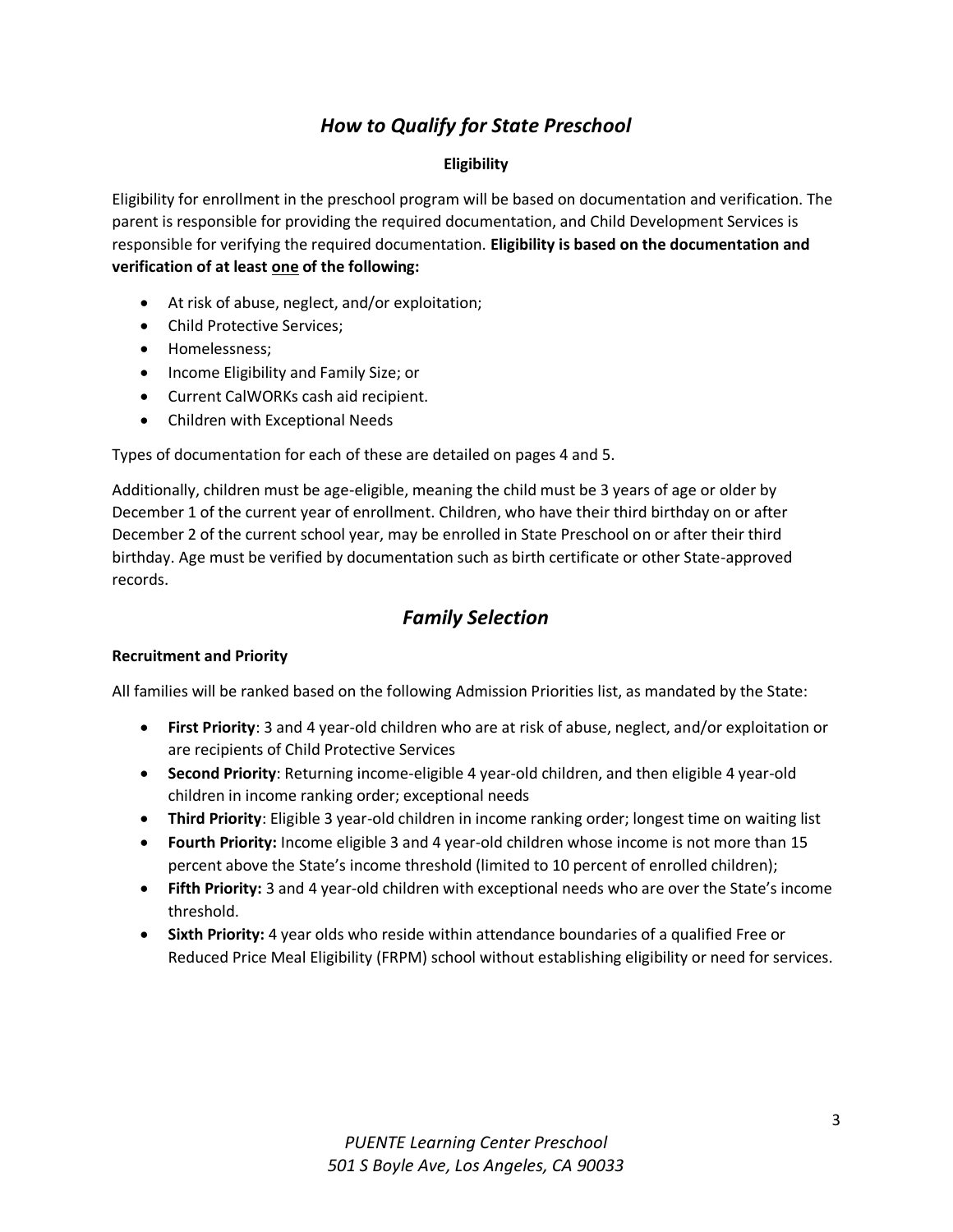The State of California defines: The child is 4 years-old on or before December 1 of the current year of enrollment. 3-year-old: The child is 3 years-old on or before December 1 of the current year of enrollment. Children who have their third birthday on or after December 2 of the fiscal year, may be enrolled in a California State preschool program on or after their third birthday.

An eligibility wait list will be maintained throughout the year to ensure enrollment according to State eligibility guidelines. This wait list will be utilized to fill vacancies that occur throughout the school year.

## **Outstanding Debts**

When families leave the PUENTE Preschool Program with an outstanding balance, a family will not be entitled to receive any services until said balance is paid in full. This is in reference to Family Fees that were in place from July 1, 2012 through June 30, 2014.

## *Enrollment Process*

## **Application, Enrollment and Notification**

Written and verbal information is utilized to assist parents with eligibility requirements, the enrollment process, and the application for preschool services and required documentation.

February of each calendar year, parents may come in person to the Child Development Services office to verify eligibility and be placed on the waiting list for the following school year. Information such as name, address, phone number, family size and gross household income will be recorded at that time. Proof of the last 30 days of income is required at that time to determine eligibility. An email address is required upon pre-registration in order to keep ongoing communication with the Preschool Program.

Completed Registration packets need to be submitted to the Preschool Office in the Spring for review. Once the packet and registration documentation has been reviewed and approved an appointment will be scheduled to finalize the enrollment. Appointments will be made based on California Department of Education priority guidelines, and families will be contacted by phone, and or email. Parents may reschedule appointments by calling the preschool office. Missed appointments or missing documentation at the time of the appointment may delay certification. *\*This process is subject to change.*

## **Required Documentation**

Parents must submit documentation to substantiate their own specific circumstances. *At least one document* must be presented in each of the areas that are applicable to the family circumstances listed below.

**At Risk**: If the child is identified as "at risk," a written referral dated within six months prior to the application for preschool services including: a statement by a legally qualified professional (someone licensed in the State of California to perform legal, medical health or social services for the general public) certifying that the child is at risk of abuse and neglect and that child care and development services are needed to reduce or eliminate that risk, the probable duration of the at risk situation and the name, address, phone number and signature of the legally qualified professional will be required.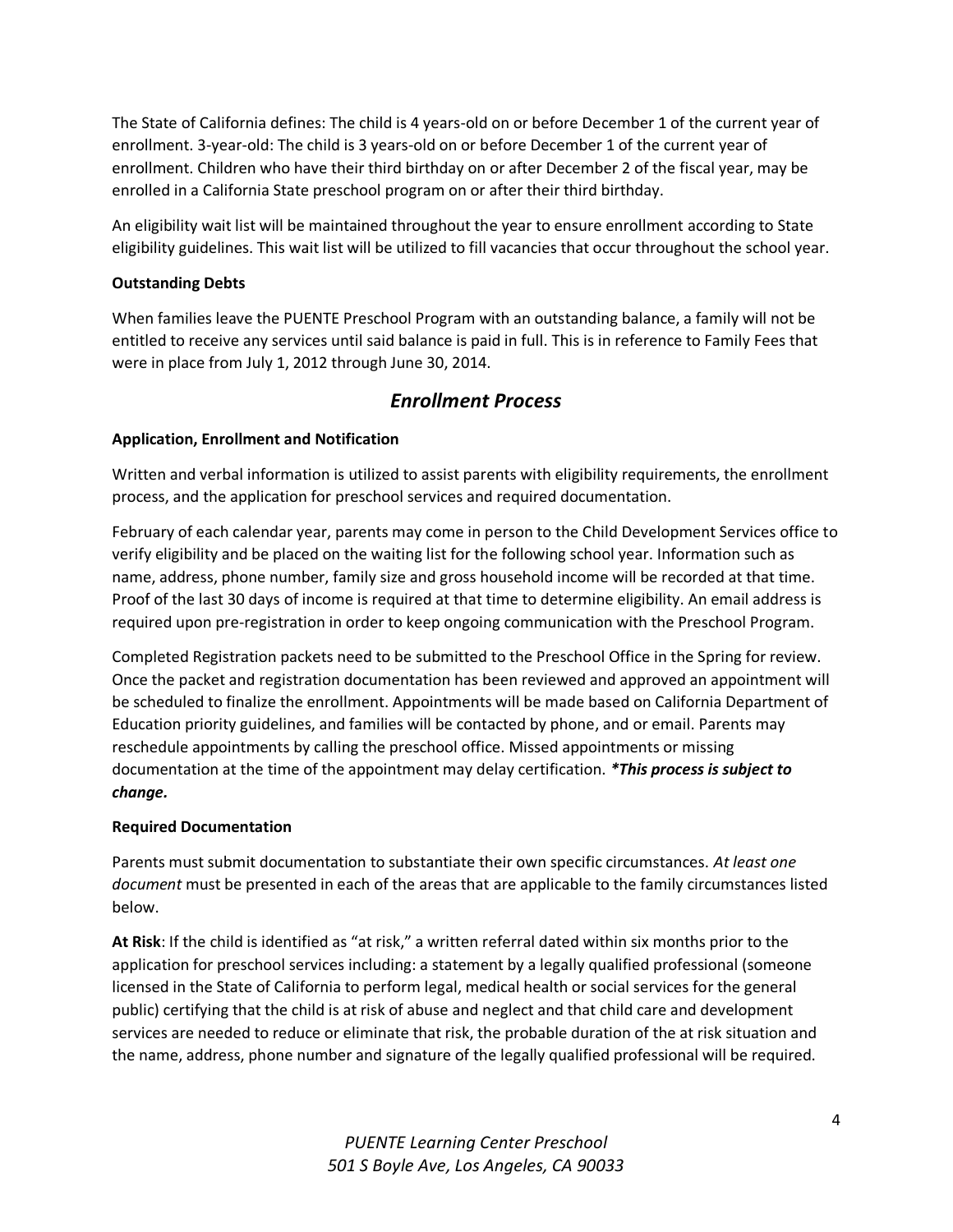**Child Protective Services (CPS)**: If a child is under protective services, a written referral dated within six months prior to the application for preschool services that includes: a statement from the local county welfare department child welfare services worker certifying that the child is receiving Child Protective Services (CPS) and that child care and development services are a necessary component of the CPS service plan, the probable duration of the CPS service plan and the name, address, phone number and signature of the county child welfare staff will be required.

**Homelessness**: If a family is homeless, a written referral from an emergency shelter or other legal, medical or social service agency or a written declaration that the parent is homeless and a statement describing the living situation will be required.

**Family Income:** The family's **total countable income** must be documented for the 30 days preceding the certification of their application. A record of wages, payroll check stubs, and an Employment Verification form will be required. **PUENTE Learning Center Preschool Staff reserves the right to request any additional documentation to verify a family's total countable income.** Total countable income means all income of the individuals counted in the family size which includes: gross wages or salaries, overtime, tips, cash aid, child support, disability, unemployment, worker's compensation, retirement benefits, survivor benefits, rental income, veterans pension, a portion of student grants or scholarships, etc.

**CalWORKs Cash Aid:** If a family is a current CalWORKs cash aid recipient, the CalWORKs Notice of Action will be required.

**Self Employed**: If a family member is self-employed, one of the following types of documentation will be required to verify income: a letter from the source of income that contains the name, address, phone number of the place/business, gross amount, and frequency of the income; a copy of the most recently signed and completed tax return; or other business records, such as ledgers, receipts or business logs.

**Family Size**: Original birth certificates of each child in the family, child custody court order, adoption documents, foster care placement records, school or medical records, county welfare department records, and other reliable documentation indicating the relationship of the child to the parent are utilized to verify family size.

**Absent Parent**: Parents must self-certify single-parent status under penalty of perjury if the second parent is absent from the household.

**Exceptional Needs:** A family, whose child has an Individualized Education Plan (IEP), must provide the IEP to Child Development Services so that a copy may be made and kept in the child's file.

**Residence Verification:** California State Preschool is available to all children who reside in the State of California. Families do not need to live in the Los Angeles area to enroll their children in PUENTE Learning Center State Preschool Program. An electric or gas bill, homeowner's or renter's insurance policy, lease or rental agreement, property tax bill, and mortgage/close of escrow documents are utilized to verify residency.

**Child Immunization Record:** The immunization card with complete updated immunizations as well as TB clearance.